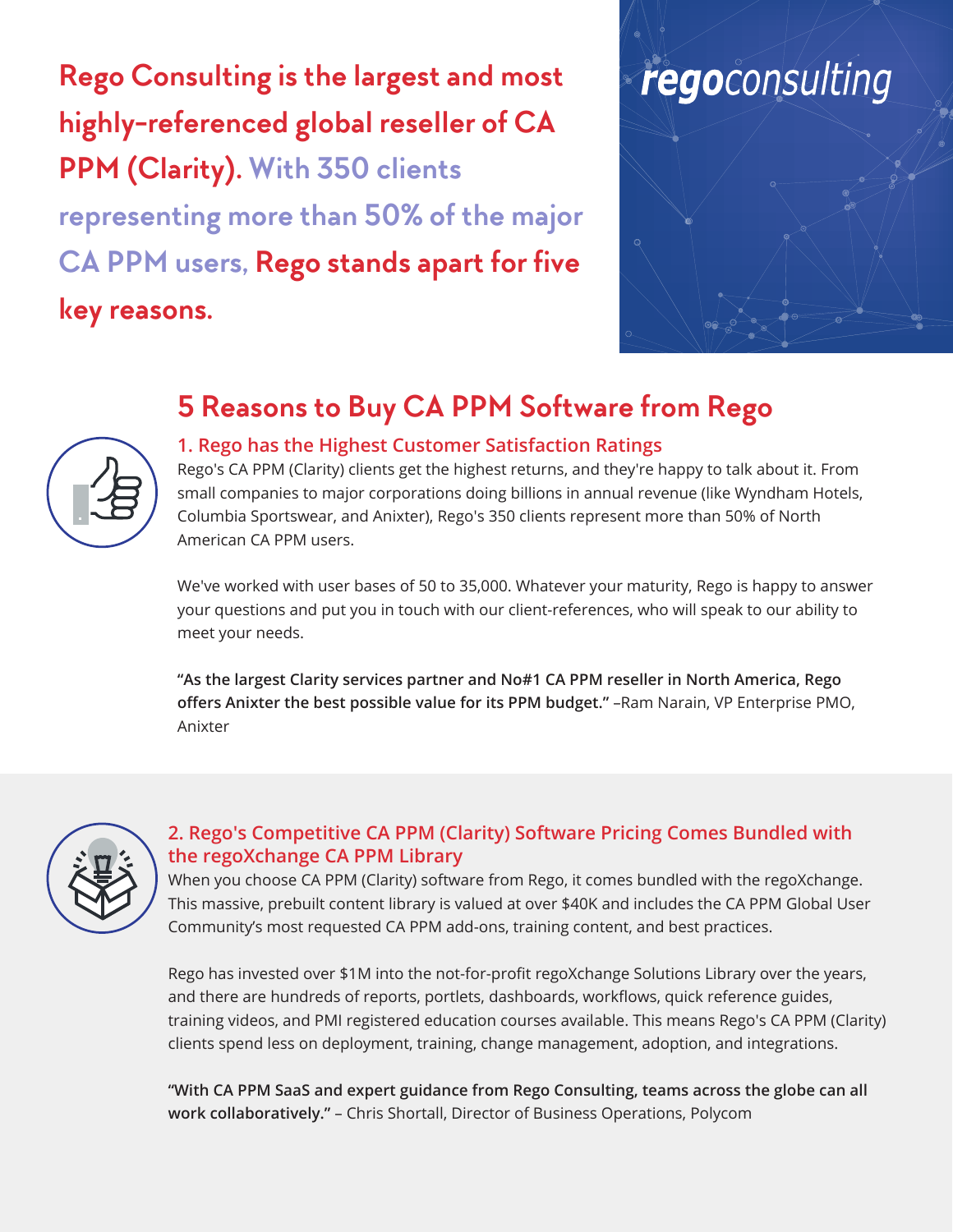

#### **3. Rego is Easier to Work With and Delivers Better Value**

Rego enjoys a great relationship with CA. We meet regularly with CA PPM product, engineering, sales, and marketing VP's and directors. Influential CA Partner-Account-Directors join our clients' sales and support teams.

As a CA PPM Beta Product and Testing Partner, Rego receives advance product information, contributes to early hands-on testing, and influences new product releases and product roadmaps.

If you originally bought software from CA directly and are renewing with Rego, you'll be pleased to know all existing license, support, SLA's, and maintenance agreements remain in full force and effect with CA, and we'll make sure we're fully compliant with your procurement criteria.

**"Rego was outstanding as usual. They are quick to respond, and they are a true partner with regards to CA PPM."** – MS



#### **4. Rego Guides are Expert-Practioners with Proven Best Practices**

Rego's 130 consultants are expert-practioners on the ground with CA PPM (Clarity) day-in and day-out. We average one CA PPM upgrade every three days, and we've performed hundreds of successful PPM implementations across every industry.

Rego's collective PPM knowledge spans 1,200 years, and we stay in daily contact with each other. When you choose Rego, you're choosing the best possible experience.

**"I wanted to thank you for your extraordinary efforts in helping us implement CA PPM. Your genuine and sincere engagement whilst working side-by-side with our team is the embodiment of a true partnership. Your tireless efforts and those of the rest of the Rego team have set the bar high, and it's very much appreciated."** – Musadiq, Large Bank



### **5. Clients of Rego Maximize their Investment in CA PPM (Clarity)**

One of the major benefits of choosing Rego is enjoying an expert guide in your corner. Rego's CA PPM (Clarity) consultants are responsive, and we'll help you develop a proven best-practice strategy. We can help you with purchasing decisions and timelines, at a price that is consistent with or better than our competitors—while delivering better value.

When it comes to PPM software, services, training, and integrations, Rego is the trusted, go-to partner of many prestigious organizations, for good reasons. We'll use our experience to successfully guide you through the PPM space.

**"The resources we had assigned to us were very knowledgeable, responsive, and helpful. We had numerous sessions which they attended to help us thru our activities across each of our environments, culminating with our product deployment over the course of a Saturday. Any issues that were identified, were reviewed and resolved in a timely manner, and communication was good throughout the process."** – Alex Hollemeyer, Charter